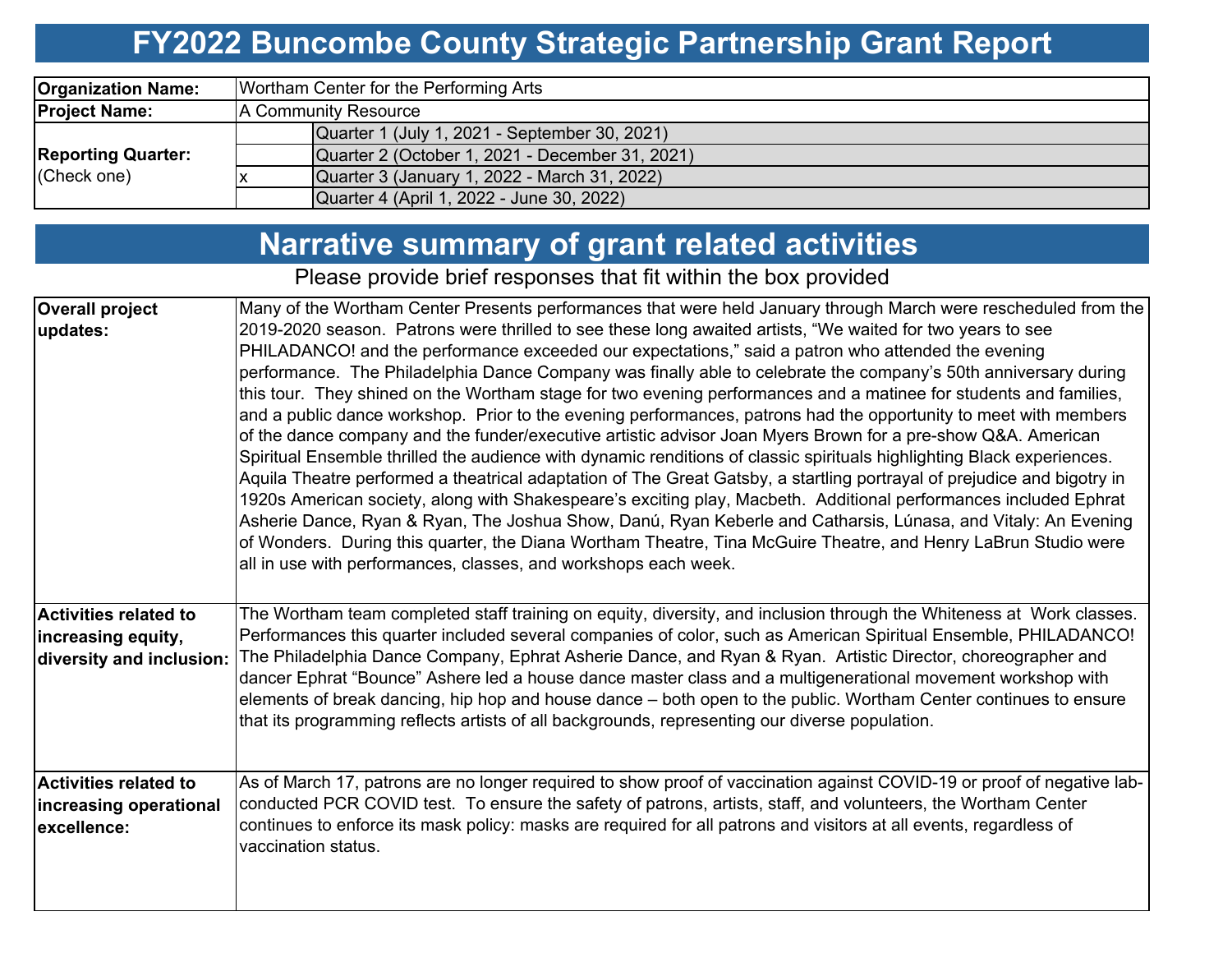# **FY2022 Buncombe County Strategic Partnership Grant Report**

| <b>Organization Name:</b>                | Wortham Center for the Performing Arts          |  |  |  |  |  |  |
|------------------------------------------|-------------------------------------------------|--|--|--|--|--|--|
| <b>Project Name:</b>                     | A Community Resource                            |  |  |  |  |  |  |
|                                          | Quarter 1 (July 1, 2021 - September 30, 2021)   |  |  |  |  |  |  |
| <b>Reporting Quarter:</b><br>(Check one) | Quarter 2 (October 1, 2021 - December 31, 2021) |  |  |  |  |  |  |
|                                          | Quarter 3 (January 1, 2022 - March 31, 2022)    |  |  |  |  |  |  |
|                                          | Quarter 4 (April 1, 2022 - June 30, 2022)       |  |  |  |  |  |  |

# **Progress toward annual goals**

|                                                                          | Please only include new data for the specific quarter |                  |                  |                  |                  |                                                 |
|--------------------------------------------------------------------------|-------------------------------------------------------|------------------|------------------|------------------|------------------|-------------------------------------------------|
| <b>IMeasure</b>                                                          | <b>Annual Goal</b>                                    | <b>Quarter 1</b> | <b>Quarter 2</b> | <b>Quarter 3</b> | <b>Quarter 4</b> | <b>Progress</b><br>toward<br><b>Annual Goal</b> |
| Number of public events and programs hosted                              | 190                                                   | 277              | 173              | 64               |                  | 514                                             |
| Percent of events that are presented by<br><b>Buncombe County groups</b> | 80%                                                   | 96%              | 98%              | 70%              |                  | 80%                                             |
| Number of theatre visitors/participants                                  | 37,500                                                | 4,965            | 12,329           | 7,930            |                  | 25,224                                          |
| Number of virtual events hosted                                          | 20                                                    | $\overline{2}$   | 2                | 2                |                  | 6                                               |
| Number of participants at virtual events                                 | 2,500                                                 | 120              | 33               | 37               |                  | 190                                             |

#### **Comments:**